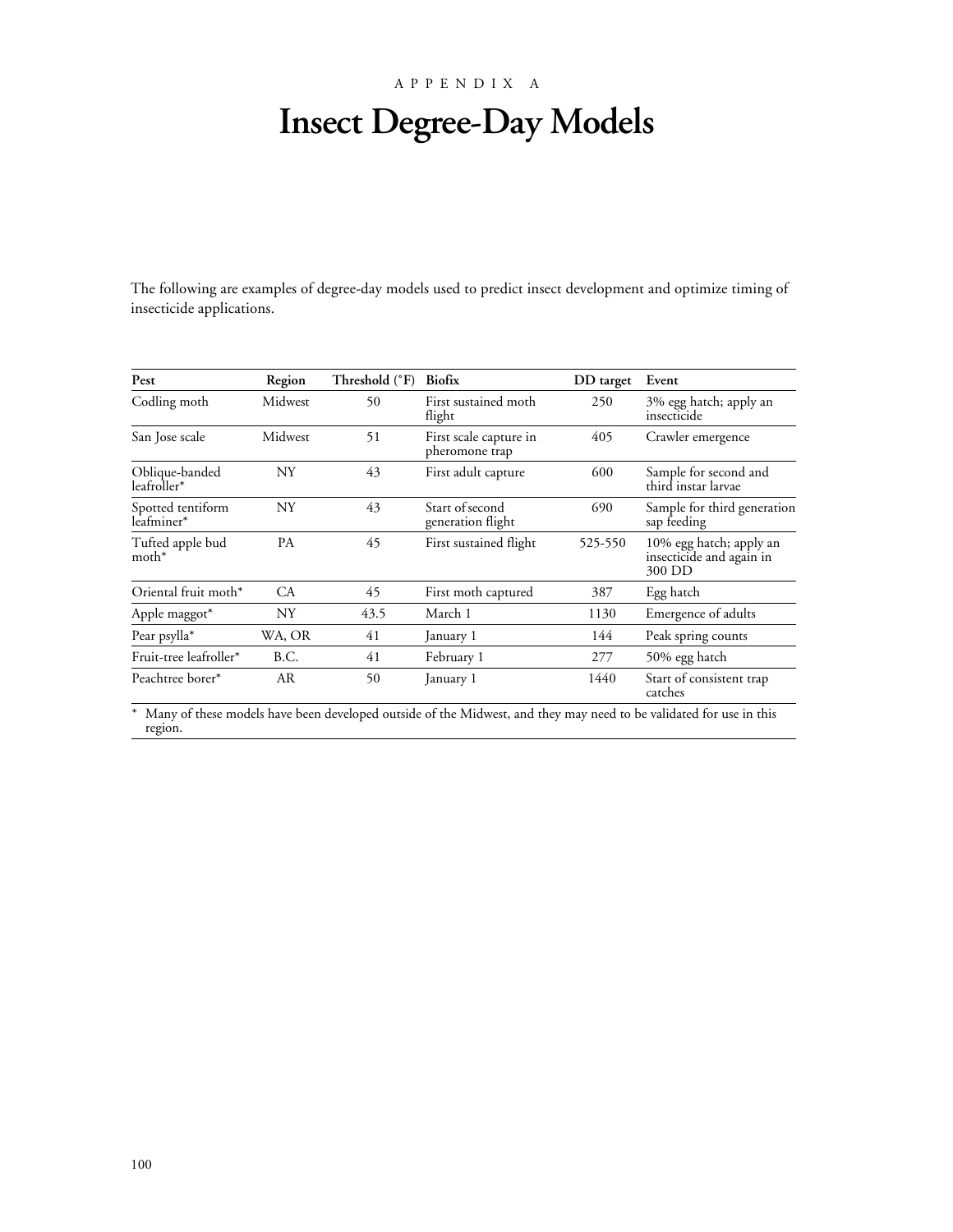#### APPENDIX B

# **Sources of Pest Management Supplies**

#### **Traps and General Equipment**

*Great Lakes IPM* (for traps, lures, and other monitoring supplies) 10220 Church Street, NE Vestaburg, MI 48891 (517) 268-5693

*Gempler's, Inc.* (for traps, lures, and other monitoring supplies) 211 Blue Mounds Road, P.O. Box 270 Mt. Horeb, WI 53572-0270 (800) 332-6744

*Forestry Suppliers, Inc.* (for magnifiers, Optivisors, tally counters, waterproof notebooks, stake flags, etc.) P.O. Box 8397 Jackson, MS 39284-8397 (800) 752-8460

*BioQuip Products* (for beating sheets, vials, magnifiers, etc.) 17803 LaSalle Avenue Gardena, CA 90248-3602 (310) 324-0620

### **Natural Enemies**

*ARBICO* P.O. Box 4247 Tucson, AZ 85738 (800) 827-2847

*Beneficial Insectary* 245 Oak Run Road Oak Run, CA 96069 (916) 472-3715

*Planet Natural* (formerly Bozeman Bio-Tech) P.O. Box 3146 Bozeman, MT 59772 (406) 587-5891

*G. B. Systems, Inc.* P.O. Box 19497 Boulder, CO 80308 (303) 473-9144

*Rincon-Vitova Insectaries, Inc.* P.O. Box 1555 Ventura, CA 93002 (800) 248-2847

*Stanley Gardens* P.O. Box 913 Belchertown, MA 01007-0913 (413) 323-6196

A 31-page directory, *Suppliers of Beneficial Organisms in North America*, Charles Hunter, 1992. Available from:

*State of California Department of Pesticide Regulation Environmental Monitoring and Pest Management Branch Attn: Beneficial Supplies Booklet 1020 N Street Room 161 Sacramento, CA 95814* (916) 324-4101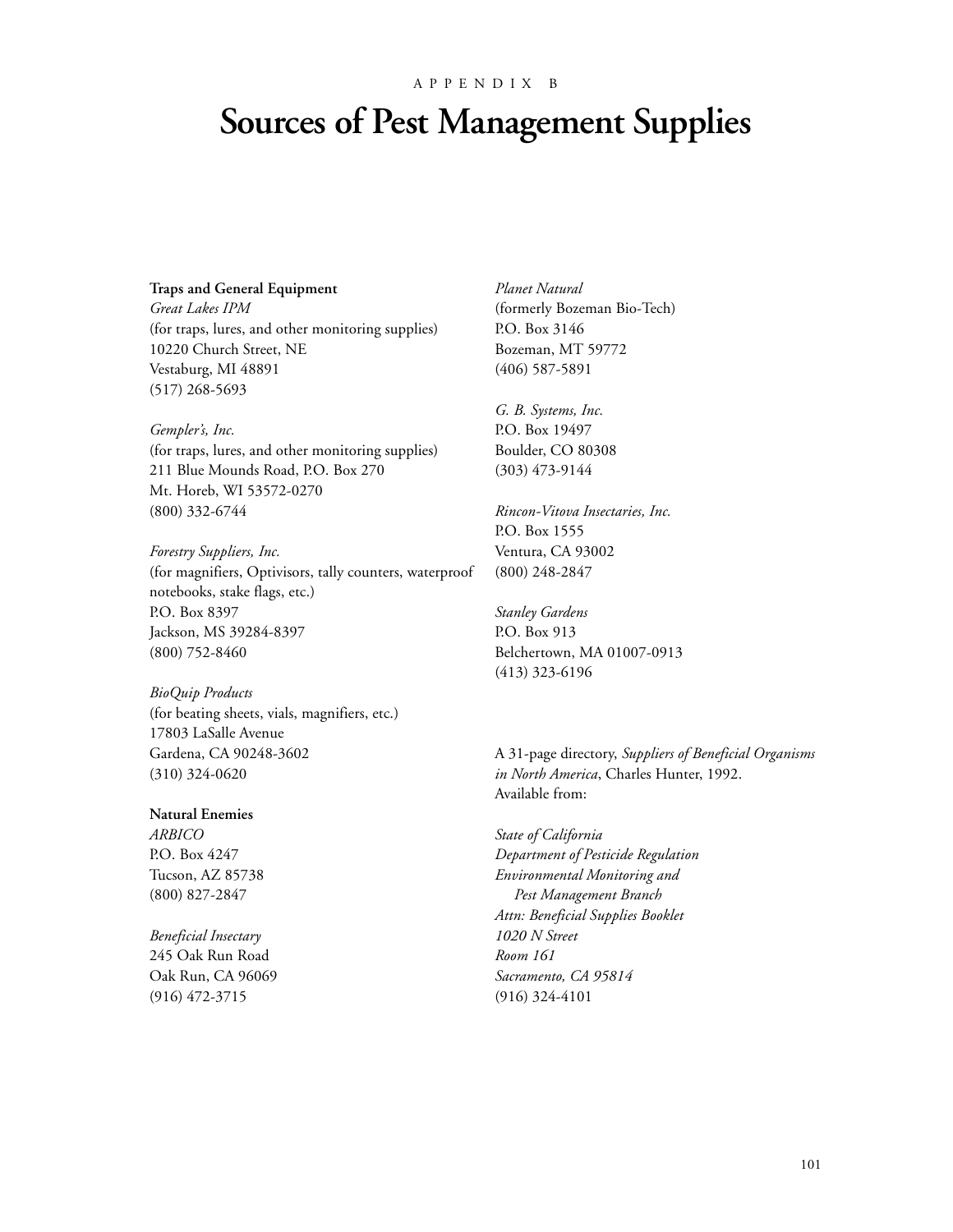#### APPENDIX C

## **Tree Fruit Pest Management References**

Agnello, A., J. Kovach, J. Nyrop, and H. Reissig. 1990. *Simplified insect management program: A guide for apple sampling procedures in New York.* IPM 201C. Cornell Cooperative Extension, Cornell University. \$5.00. 68 pp.

Berkett, L., S. Wolfgang, M. Castaldi, L. Willett, J. Costante, W. Autio, W. Bramlage, W. Lord, R. Lamb, D. Rosenberger, and D. Polk. 1990. *Management guide for low-input sustainable apple production.* Cornell University. \$10.00. 82 pp.

Childers, N.F. 1995. *Modern fruit science.* Horticultural Publications, 3906 NW 31 Place, Gainesville, FL 32606. (352-372-5077). \$59.00. 632 pp.

Ellis, M. 1992. *Integrated pest management (IPM) disease management guidelines for apples in Ohio.* Plant Pathology Department Series 88. The Ohio State University, Ohio Agricultural Research and Development Center, Wooster, OH. 35 pp.

Ellis, M. 1992. *Integrated pest management (IPM) disease management guidelines for organic apple production in Ohio.* Plant Pathology Department Series 89. The Ohio State University, Ohio Agricultural Research and Development Center, Wooster, OH. 33 pp.

Flint, M.L. 1991. *Integrated pest management for apples and pears.* #3340. University of California Division of Agriculture and Natural Resources. 216 pp.

Forshey, C.G., D.C. Elfing, and R.L. Stebbins. 1992. *Training and pruning of apple and pear trees.* ASHS Press, 600 Cameron Street, Alexandria, VA. 22314. (703-836-2418). ISBN 0-9615027-1-1. \$30.00. 166 pp.

Gleason, M., and D. Lewis. 1997. *Tree fruits insect and disease management for backyard fruit growers in the midwest.* IDEA 3. Iowa State University, University Extension Service, 26 Curtiss Hall, Ames, IA 50011. 41 pp.

Henn, T., and R. Weinzierl. 1990. *Beneficial insects and mites.* University of Illinois, Circular No. 298. Office of Agricultural Communications and Education, Information Services, 67-C4 Mumford Hall, 1301 West Gregory Drive, Urbana, IL 61801. \$2.00. 24 pp.

Hogmire, H.W. 1995. *Mid-Atlantic orchard monitoring guide.* NRAES-75. Northeast Regional Agricultural Engineering Service. Cooperative Extension, 152 Riley-Robb Hall, Ithaca, NY 14853-5701. \$75.00. 361 pp.

Howitt, A.H. 1993. *Common tree fruit pests.* NCR 63. Michigan State University Extension Service, 10- B Agriculture Hall, East Lansing, MI 48824-1039. (517-355-0240). 95 pp.

Johnson, J.W., and M. Herr. 1995. *Apple insect scouting manual.* Great Lakes Publishing, 343 S. Union Street, Sparta, MI 49345. 36 pp.

Jones, A.L., and H.S. Aldwinkle. 1990. *Compendium of apple and pear diseases.* American Phytopathological Society, 3340 Pilot Knob Rd., St. Paul, MN 55121. (800-328-7560). \$35.00. 100 pp.

Jones, A.L., and T.B. Sutton. 1996. *Diseases of tree fruits in the East.* NCR 45. Michigan State University Extension Service, 10-B Agriculture Hall, East Lansing, MI 48824-1039. (517-355-0240). 95 pp.

Mahr, D.L. and N.M. Ridgeway. 1993. *Biological control of insects and mites: An introduction to beneficial natural enemies and their use in pest management.* NCR 481. University of Wisconsin, Cooperative Extension Publications, Room 245, 30 N. Murray St., Madison, WI 53715. \$11.00. 92 pp.

McVay, J.R., J.F. Walgenbbach, E.J. Sikora, and T.B. Sutton. 1994. *A grower's guide to apple insects and diseases in the Southeast.* Alabama Cooperative Extension Service, Auburn University, AL 36849- 5612. 70 pp.